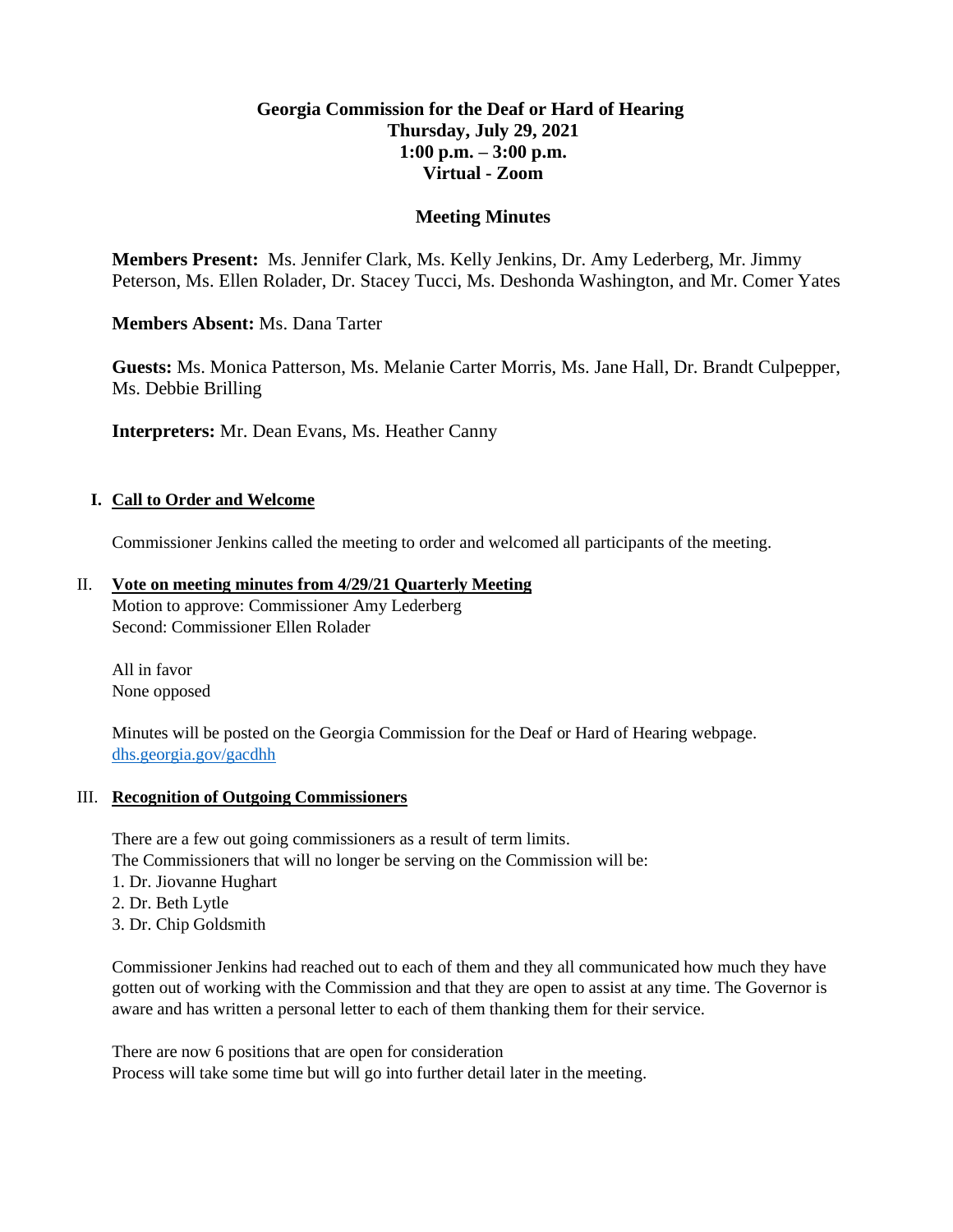### IV. **Russell Fleming – State Coordinator for VR Deaf, Hard of Hearing and Deaf Blind**

Mr. Fleming was not able to attend the meeting due to technical difficulties and will present at the next quarterly meeting.

# **V. Monica Patterson – Pediatric Audiologist / Acting Program Manager Georgia Mobile Audiology Program**

Commissioner Jenkins introduced Ms. Monica Patterson who is a pediatric audiologist and the program manager for the Georgia Mobile Audiology Program. Ms. Patterson will give an update on what she has been working on.

Ms. Patterson stated that currently she is wearing two hats, one as a program manager for the Georgia Mobile Audiology program and the other as a member of the Georgia Educational Audiology Advisory Committee in which she will give an update on a feasibility study.

She is joined today with 2 of her colleagues, Melanie Carter Morris, a pediatric audiologist with Georgia Mobile Audiology and Jane Hall, an audiologist with the Atlanta Speech School.

Regarding the Georgia Mobile Audiology (GMA):

\*the program started in 2019 and since its inception, close to 500 families have been seen either through testing or through the battery program that's been ongoing in cooperation with the Jason Cunningham Foundation.

\*There are also family engagement parent navigation services.

\*The program has trained 45 school and nursing staff on school age hearing training. The program actively serves the Coastal Plains Regional Education service agency which is located in South Georgia and is looking to expand those services to the rest of the state with these resources.

\*They also work very closely with the EDHI (Early Hearing Detection and Intervention) program.

\*Recently began services using tele-audiology which is new in the field of audiology. This is where a pediatric audiologist can provide diagnostic testing services to a family through a computer. Right now, the focus of the tele-audiology service is diagnostics for infants. It is the Auditory Brain stem Response (ABR) testing. A coordinator contacts GMA when a baby needs a diagnostic. This allows the family to meet at a local health department where the coordinator gets a room, sets the baby up for the diagnostic and the testing is done remotely though a computer and it has gone really well. This makes it possible to see a lot more babies instead of traveling to each area where testing is needed.

### Some plans are:

1. Expand the ABR program to other areas where training is currently taking place with EHDI coordinator in Northwest Georgia.

2. Have a new audiology assistant in central or middle Georgia to assist with set up.

3. Thinking about doing tele-audiology for school-aged children screenings as a kind of triage to figure out if they need a full diagnostic test using the mobility van.

They have done over 50 ABR tests since the end of 2019 many of which were done in Fulton County. However, a partnership is being developed with the Georgia public library system to do these tests. The reason for this is because many families are a little frightened to go to a health department and feel more comfortable going to a library and there are public libraries in communities all over the state.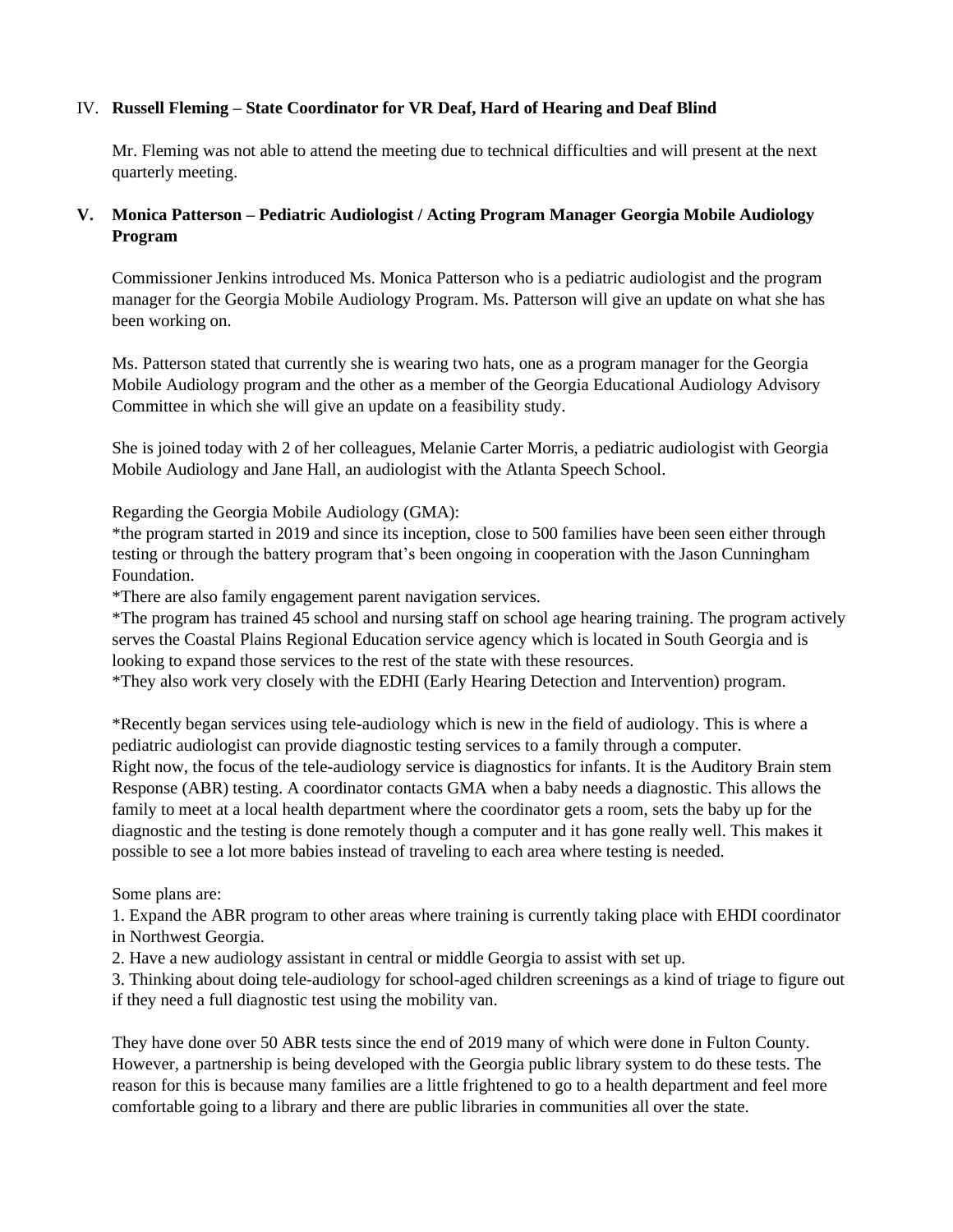A mobility van that GMA uses is a fully equipped van where full testing takes place. It is basically a clinic on wheels which goes out about once a month and goes where it needs to.

Commissioner Peterson requested to let the Commission know the next time it will be in Atlanta so that the mobility van can be viewed.

The next time the van will be in the Atlanta area will be on Saturday August 7, 2021 from 11am to 2pm in Cobb County and Marietta Square. However, GMA will keep the Commission posted about future Atlanta trips.

# **Feasibility Study**

The Educational Audiologists Advisory Committee that Georgia Mobile Audiology started was in late 2019.

It currently has roughly 25 members and consists of educational audiologists located throughout the state. The committee came together for the purposes of educational audiology which isn't always looked at when audiology is mentioned.

The committee has been able to create an implementation manual that shows some of the best practices for educational audiologists.

It was asked what a statewide mandated mass hearing screens would look like.

There are three obstacles to this:

**1. looking at costs** – i.e. equipment (portable), calibration cost to maintain the equipment, possibly doing a co-op where equipment can be borrowed like a library for those school districts that can't afford to pay; investigate funding sources for bulk equipment purchases

**2. Looking at training** – who would need training to oversee a mass hearing screening for school districts; creation of an online training portal (housed on the Canvas website of the Dept. of Education?); creation of a best practice guideline and putting together a took kit to utilize resources;

**3. Suggestions for OAE code changes** – Georgia has a code that regulates Otoacoustic Emission (OAE) screening which states that only licensed audiologists or licensed physicians could complete the screening on children who are older than the age of three months, which has posed to be a challenge for school districts who may want to use equipment to screen students either for special education eligibility purposes or children who are entering the school system.

Unfortunately, some of these districts because they're not allowed to use OAE screening, have started using questionnaires, or functional assessments that aren't very evidence based. So, the educational audiology advisory committee has proposed a revision to that statute code within that portion of the statute that specifically states, three months of age. This will allow school districts or whomever to receive the proper training and the use of OAE screenings which will be a game changer for school districts, especially for those who do not have educational audiologists on staff.

The committee created a 2 pager informational brochure for legislators to look at and this has also been shared with the legislative policy staff within the Dept. of Education. It has also been shared with Legislative council Chairperson Penny Houston and to the Dept of Public Health policy staff.

There currently isn't any statewide data in regards to the screenings. There is only about a third of the school districts that are actually doing the screenings and most of those districts are concentrated in the metro Atlanta area. What could be possibly done is getting the data from the school districts that are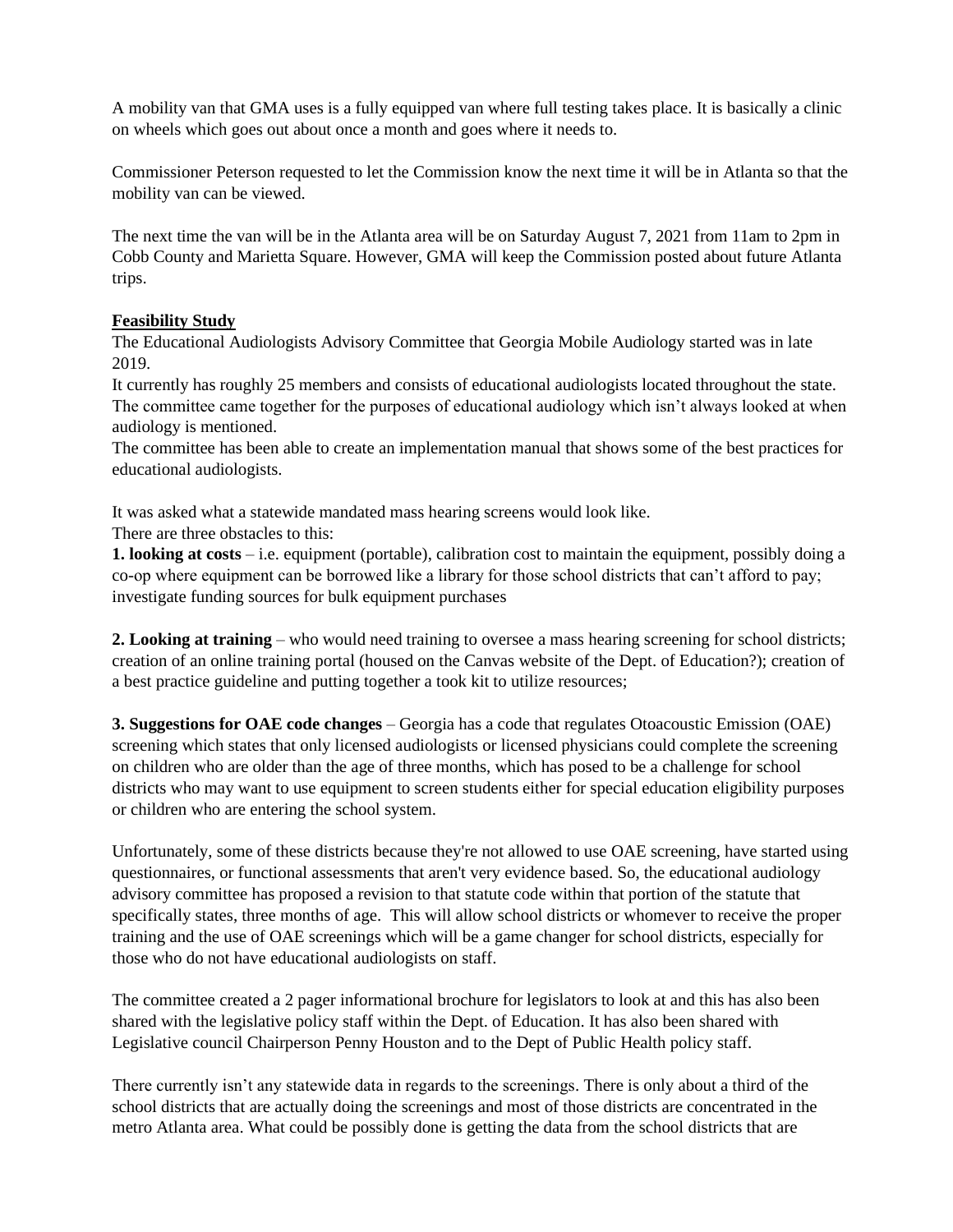performing the screenings and see how many kids are discovered.

There is a form 3300 that parents are asked to provide in order to enroll their child in school which includes a hearing screening, however there generally is no follow up and it doesn't say you have to pass. This could be one source of collecting the data.

It would be interesting to look at another state that has mass hearing screening, like Colorado, and look at their data.

Dr. Tucci stated that there is a fully executed contract with the Georgia Technology Authority to create the DHH one stop shop website which is looking to include professional capacity building courses and training possibly in the next six to ten months.

Commissioner Jenkins stated that she did meet with Miranda Williams, the chief policy advisor to the governor and is aware of this initiative and is confident that it is a loophole that needs to be fixed. The bill is currently with the legislative council and it looks like Chairman Penny Houston may sponsor it.

The American Speech and Hearing Association as well as AAA are supportive of screenings for school age children and for children who cannot complete traditional hearing screenings

One of the things that is taking place throughout the state is what is called a functional hearing test. Ms. Patterson did not know what this was until she started working with schools. This screening comes in the form of a questionnaire to the parent or caregiver where the questionnaire is just asking them rudimentary questions about their child's hearing and what they noticed at home. Things like ringing behind child's ear or a whisper test were techniques that were being used in these functional assessments.

There was legislation that was recently passed that is now collecting the special education eligibility category or the disability eligibility category connected to the 504 plans for all students in the state of Georgia. Students who are receiving services through a 504 plan are now tracking 22 eligibility criteria. The first 21 of 22 are specific to a disability category like DHH or autism. Also, DHH students who are receiving services are able to be located through a 504 plan.

Ms. Patterson wanted to communicate to the Commission on behalf of the Georgia Educational Audiology Advisory Committee that a little more time is needed to work on the feasibility study which hopefully will be by the end of the year.

What was recommended is getting a report from GMA and then getting the word out because this is a great resource.

What was also recommended was having the parent navigator program work with the committee and/or GMA, which GMA is currently doing. GMA is working closely with other agencies but tend to focus more on rural Georgia where services a more limited than metro Atlanta. They also work very closely with Access to Language, Georgia Pines, and the EHDI program.

Additional information regarding the parent navigator program:

-Parent navigators work full time as opposed to parent advocacy service providers who are working as hourly contractors outside of full time jobs, which makes it difficult to provide support that the family needs.

-Parent navigators are able to go to appointments with families during the day.

-They have a more expansive scope around support.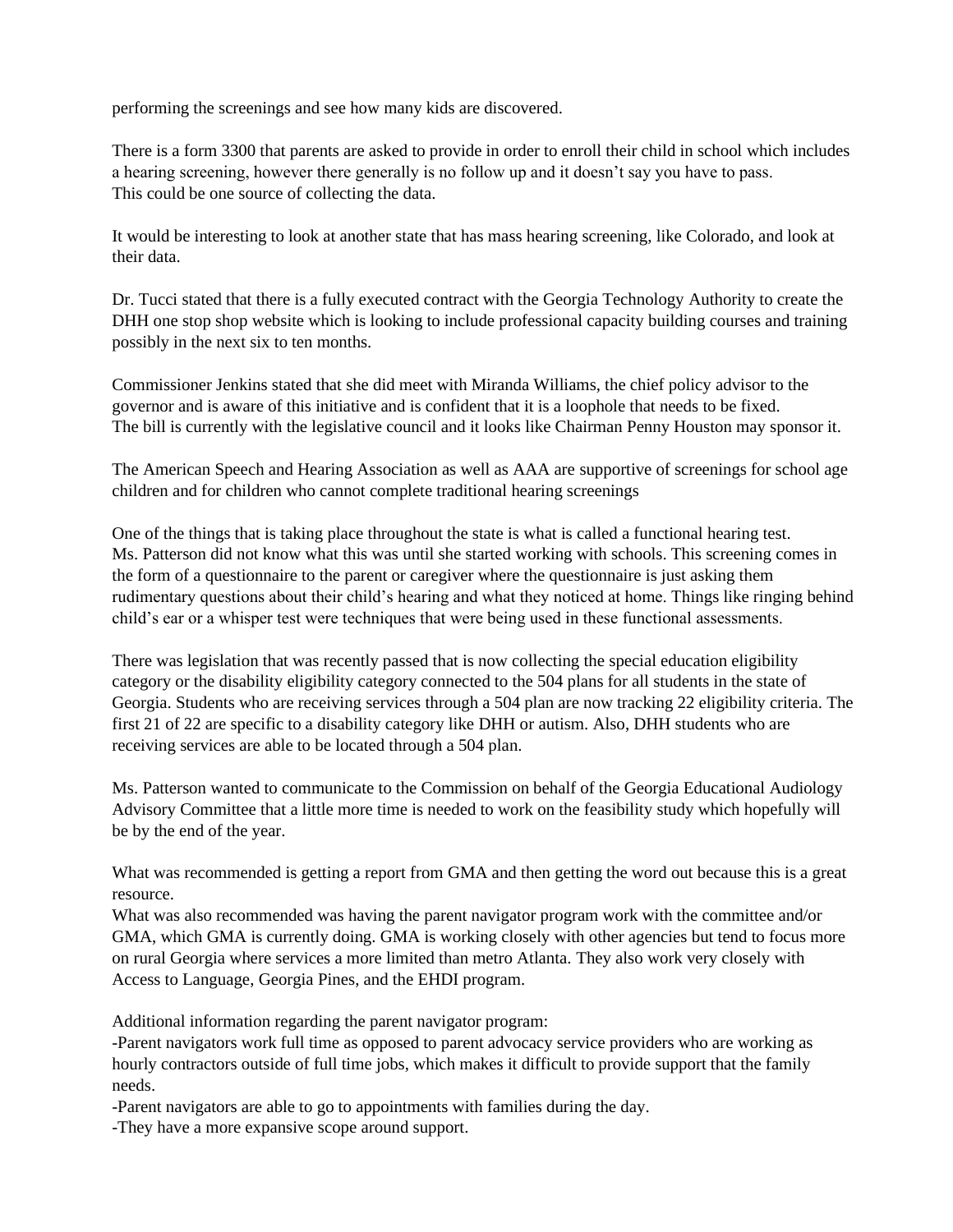-They are not limited to serving a family after the diagnostic is complete and are able to intervene at various points.

-They have identified the wraparound services that are acting as barriers to achieving transactions.

-Families that was served through parent navigation are Medicaid eligible, which includes transportation free of charge.

-There is a fully executed virtual course to train additional parent navigators

-The Fulton County EHDI coordinator and Fulton County Health Department have been an integral partner in the Parent Navigator program.

### **VI. Introduction of guests of the meeting**

Alexa Murzyn – Doctor of audiology at the Auditory-Verbal Center Jane Hall – Educational Audiologist at the Atlanta Speech School

### **VII. Committee Reports (if able)**

### **1. Legislative / Administrative Committee – Kelly Jenkins**

### **Application**

There is an application for open positions within the Commission to fill 6 positions. The application is due on 9/30/21.

The open positions are: \*Late Deafened (After 18 years) \*Parent of a Deaf or Hard of Hearing Child - Primary language is English \*Otolaryngologist or Audiologist \*Private Provider of Services for Deaf or Hard of Hearing \*Two At-Large positions with no specific criteria requirements

The application is on the website.

There are some requirements for the applicants and those are listed on the application. The hope is to get the applications approved by the next quarterly meeting on October 14, 2021. It also depends on the Governor's Office of Appointments.

It is important not just to share this with people associated with the Commission but with the broader community. There needs to be an effort to push out the application and the web address, put it on Facebook pages. A link to the website with the application will be sent out.

Application is in both English and Spanish.

### **Policy advisor meetings**

One of roles of the Commission is to communicate with the Governor and to let him know what the needs are for the DHH community and give him possible solutions including legislation.

Commissioner Jenkins met with Miranda Williams and was able to identify all of the policy advisors and the goal for Commissioner Jenkins is to meet with all of them as soon as the legislative report is finished. Commissioner Jenkins would like to work with each of the chairs of the committees to talk about some of the things that need to be communicated with the policy advisors and to eventually speak with the Governor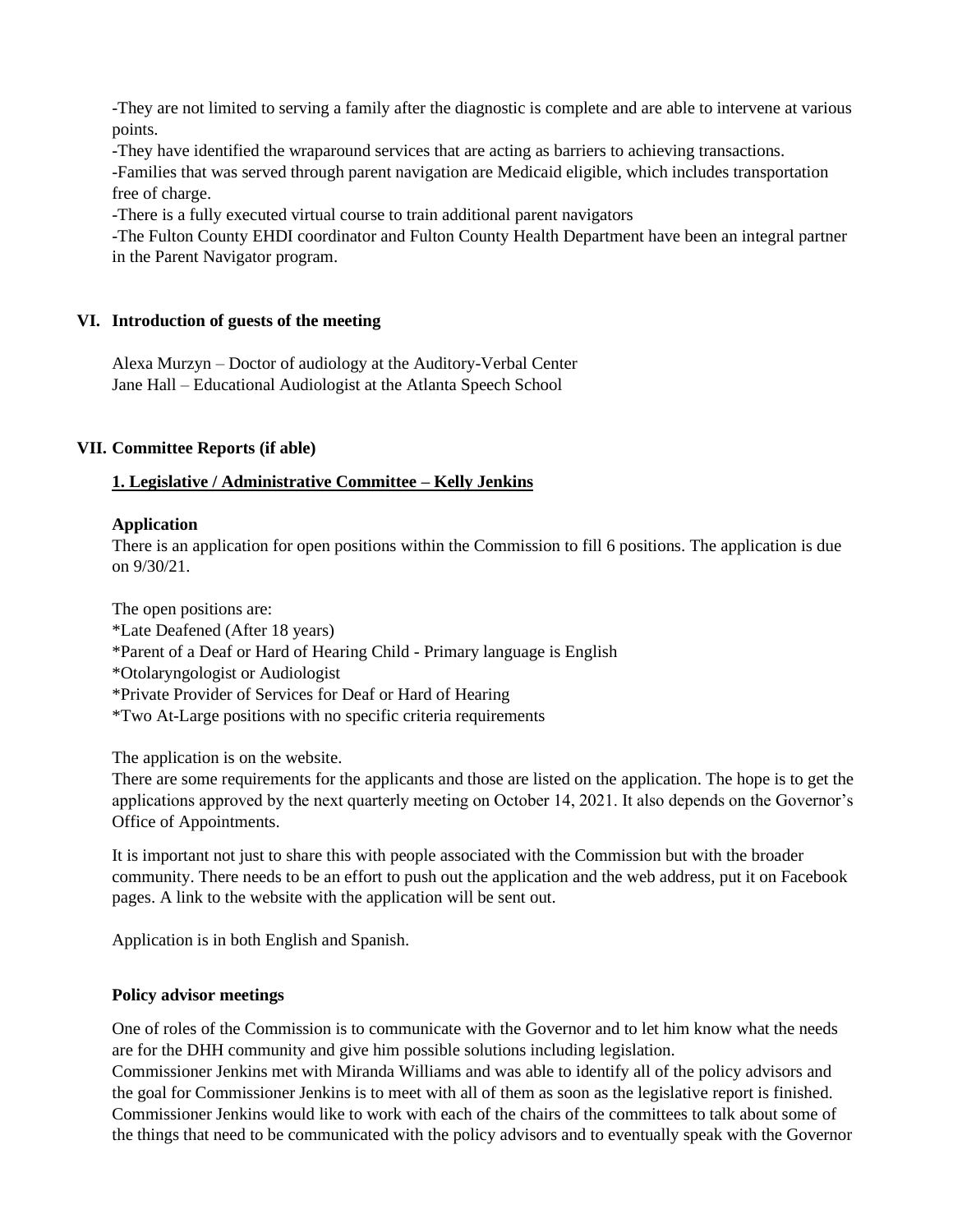himself and talk about the DHH community.

Commissioner Jenkins presented the **Progress Tracker**. This is to track the progress of each initiative of the Commission. A link will be sent out to view the Progress Tracker. The Commissioners are encouraged to view the Progress Tracker and offer feedback.

The chairs of each committee will make up the executive committee that will go through all of the items withing the Progress Tracker and identify importance, synergy, and priorities.

The logo of the Commission was finalized and introduced to the rest of the Commission.



A letterhead for the Commission as well as Powerpoint templates were created if Commission members need to either send a letter or make a presentation on behalf the Commission respectively. A Language and Literacy Report template was created as well for the Commission annual report.

The acronym of the Commission has changed from GCDHH to GaCDHH so that it will distinguish from and not be confused with the Center for the Deaf and Hard of Hearing (GCDHH) which uses the same acronym.

The GaCDHH webpage address on the GA DHS website has also changed and has been shortened to make it easier to access. <http://dhs.georgia.gov/gacdhh>

# **2. Basic Needs / Safety Services Committee – Ellen Rolader/Jimmy Peterson**

Commissioner Peterson presented the update for this committee. The committee met 4 times focusing on basic needs and services. The focus has been on E-services, 911, getting pulled over by police and EMT.

When the committee meets, a report will be written up and emailed so that the rest of the Commissioners can see what took place.

Regarding healthcare, Commissioners Peterson, Rolader, Jenkins and Dr. Tucci met with Deloitte which is the vendor that provides an ASL Call Center for the state of Virginia and looking to see how this can be incorporated in Georgia.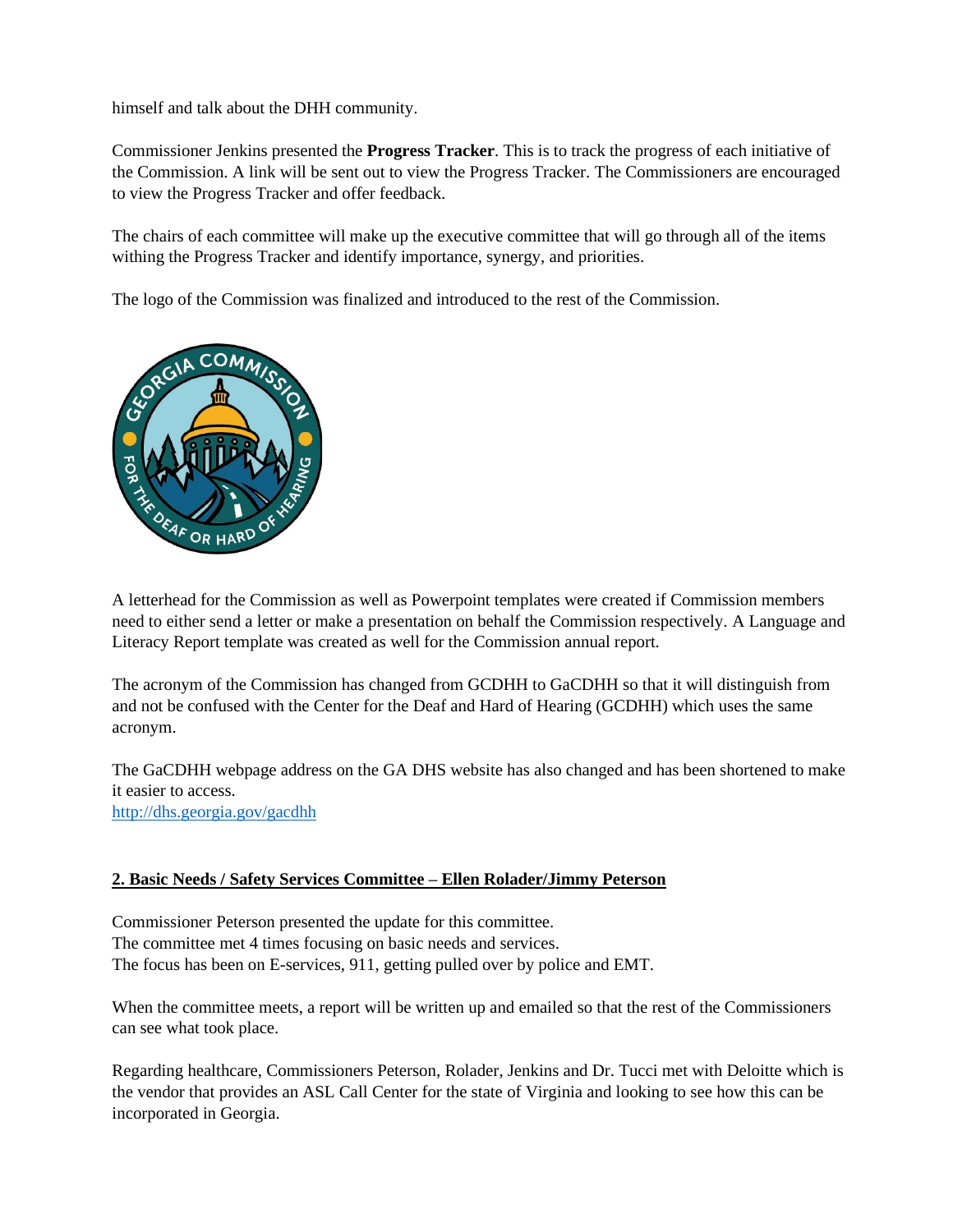One of the goals for the committee/Commission is to get Vlogs all over the state so that any Deaf or Hard of Hearing person can get the information they need, i.e. driver's license, transportation, food banks, any government information.

A contact at DPH was established to discuss what the possibility is on setting up an ASL Call Center for COVID-19 information.

When it comes to VLogs, it would be upon each agency to provide funds to do this work but the Commission can assist in coming up with DHH specific content to make sure they understand what needs to be communicated. It has to be made sure that if the Commission starts doing their own content it needs to make sure that it does not duplicate information from other agencies. This would be a waste of time and resources.

What could be done is list about 10 things that are most important in terms of information that needs to be communicated and then the Commission can give DPH or any other agency/organization guidance that there are these things that are not in ASL and that they need to be. Deaf blind constituents need to be considered as well.

### Accessibility for websites: userway.org

There is also a group called Web Content Accessibility Guidelines (WCAG) that outlines requirements that websites must follow to provide access to people with disabilities across a wide range of accessibility needs. The Georgia Technology Authority has a task force or an internal group that is now looking at how the state websites are compliant with WCAG content.

One thing that the Commission needs to work on is make all websites accessible in ASL. This should be a priority.

Interpreter Licensure Task Force was established and the first meeting will be in August. The next steps for this task force is the drafting of a bill to have interpreter licensure in the future for Georgia.

Regarding the structure of the committees, there isn't anything specific in the legislation. It would be the chairs of the committee to determine who would be on their committees.

Right now the Basic Needs/Safety Services committee consists of Commissioners Peterson and Rolader. If there is anyone else who would like to join, please join.

# **3. Education Committee – Dr. Amy Lederberg**

The committee has met only once so far. One of the goals is looking at transition from early intervention to school. Another goal is to figure out diagnostics, which as been a huge focus in the past.

Discussion around the Progress Tracker took place and it is a great tool to track the progress of each initiative.

# **4. Employment / Civic and Community Engagement – TBD**

Commissioners Peterson and Tarter are part of the committee but have not had the chance to meet yet.